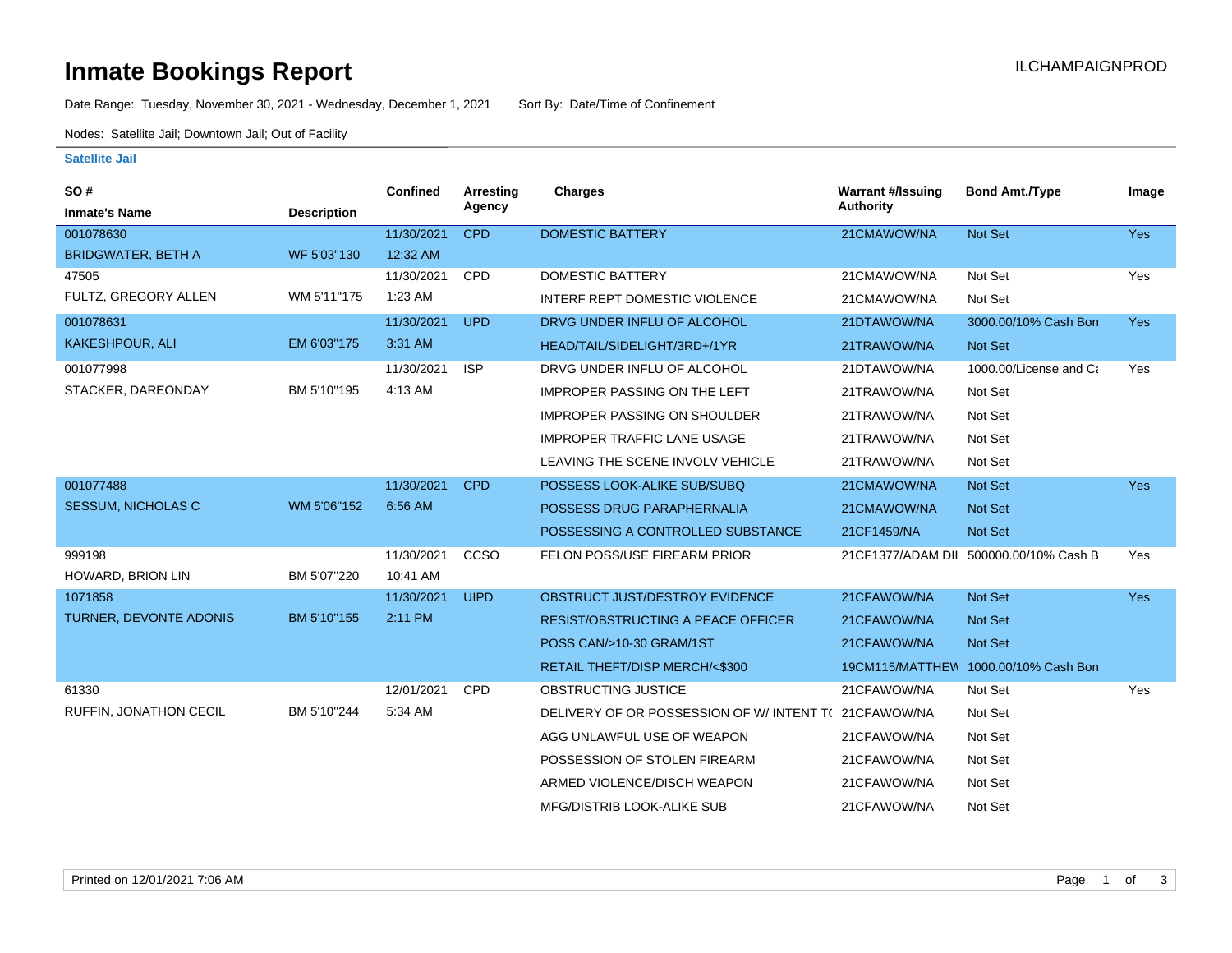# **Inmate Bookings Report Installation Control Control Control Control Control Control Control Control Control Control Control Control Control Control Control Control Control Control Control Control Control Control Control**

Date Range: Tuesday, November 30, 2021 - Wednesday, December 1, 2021 Sort By: Date/Time of Confinement

Nodes: Satellite Jail; Downtown Jail; Out of Facility

#### **Satellite Jail**

| <b>SO#</b>                     |                    | <b>Confined</b> | Arresting  | Charges                                             | <b>Warrant #/Issuing</b> | <b>Bond Amt./Type</b> | Image     |
|--------------------------------|--------------------|-----------------|------------|-----------------------------------------------------|--------------------------|-----------------------|-----------|
| <b>Inmate's Name</b>           | <b>Description</b> |                 | Agency     |                                                     | Authority                |                       |           |
| 001078403                      |                    | 12/01/2021      | <b>CPD</b> | <b>OBSTRUCTING JUSTICE</b>                          | 21CFAWOW/NA              | Not Set               | <b>No</b> |
| <b>TYLER, RICRIANA ALLENIA</b> | BF 5'05"110        | 6:26 AM         |            | DELIVERY OF OR POSSESSION OF W/INTENT T(21CFAWOW/NA |                          | Not Set               |           |
|                                |                    |                 |            | AGG UNLAWFUL USE WEAPON/PERSON                      | 21CFAWOW/NA              | Not Set               |           |
|                                |                    |                 |            | POSSESSION OF STOLEN FIREARM                        | 21CFAWOW/NA              | Not Set               |           |
|                                |                    |                 |            | ARMED VIOLENCE/DISCH WEAPON                         | 21CFAWOW/NA              | Not Set               |           |
|                                |                    |                 |            | <b>MFG/DISTRIB LOOK-ALIKE SUB</b>                   | 21CFAWOW/NA              | Not Set               |           |

**Total Satellite J9**